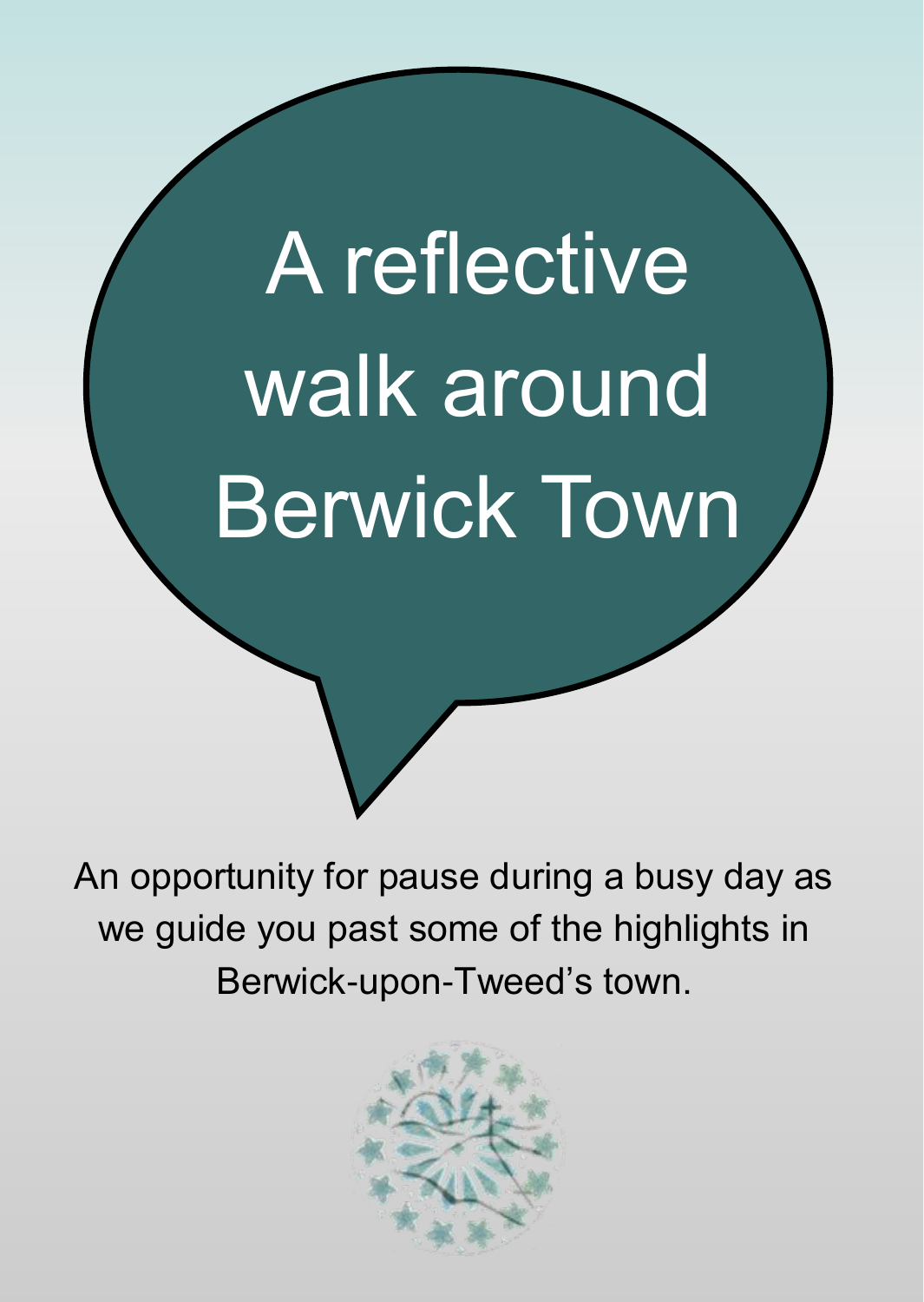Berwick-upon-Tweed is steeped in history. If you stop and look, you can feel and see influences of the past on the town today.

We have created an easy route through some of the town with points of interest linked to a particular Gospel theme.

Although this walk can be achieved in around an hour and a half, it is up to you if you wish to extend your time by perhaps going into a building, if it is open, stopping for a coffee or maybe taking a detour.

The suggested starting point is our church (see photo on back), St Andrew's Wallace Green (number 1 on the map in the centre -fold) but wherever suits you is just as good. Before you set off, take a few moments of quiet to prepare and slow down. Take some calming breaths and enjoy your short pilgrimage.

*We regret that there are a few steps between points 1 & 2 and also leading up to point 8, which means some of the walk will not be suitable for wheelchairs.*

We hope that you enjoy your journey and are encouraged to repeat the exercise, a walk of reflection and peace, elsewhere in the town or across the river in Tweedmouth and Spittal.

It is your pilgrimage: this leaflet is simply a suggested guide.

If you would like to join us for one of our services, we meet every Sunday at 11.00am. You would be made very welcome.

For all the other churches please see the Churches Together website http://together.ourchurchweb.org.uk/berwick/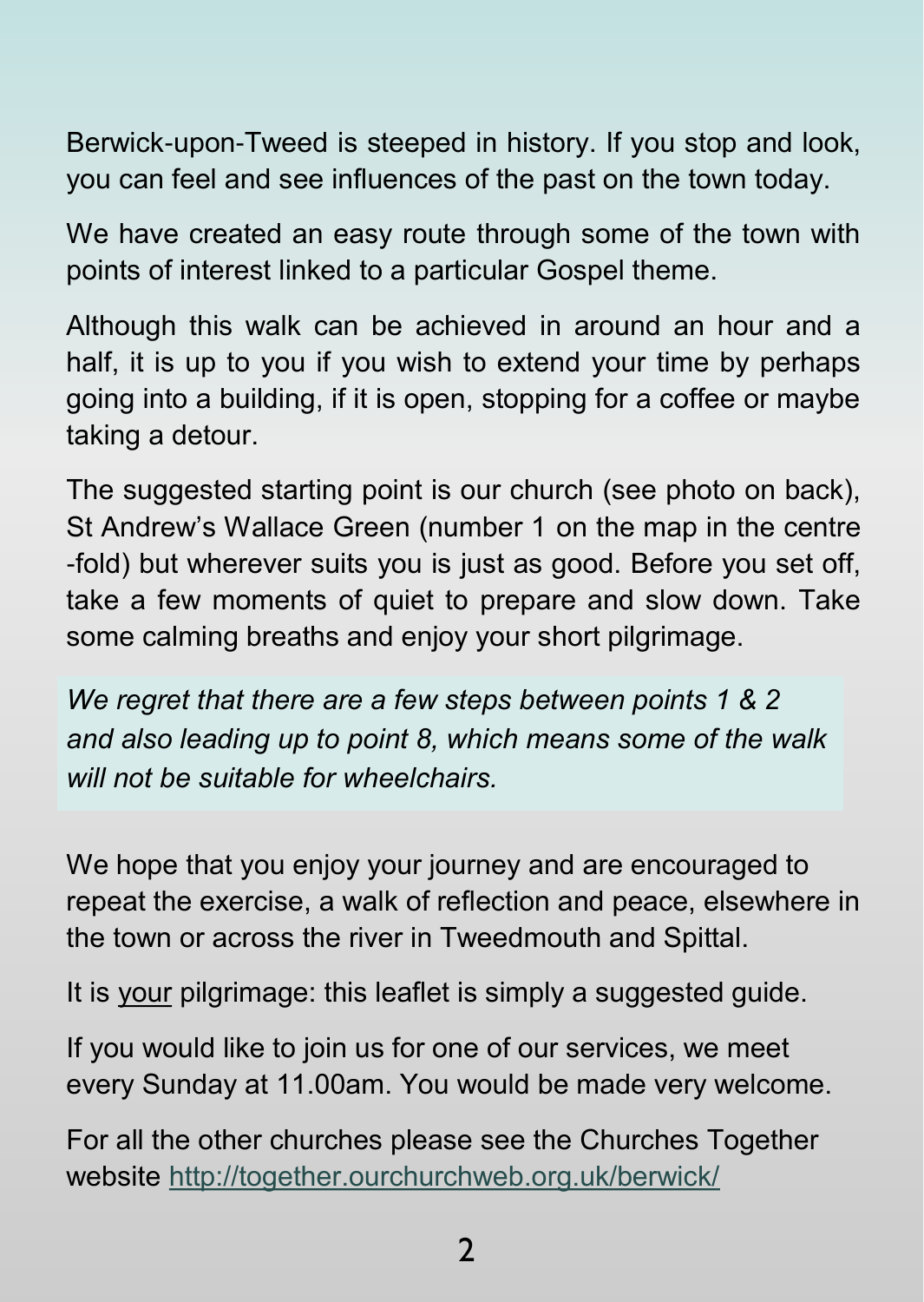| <b>Stop</b>           |                              | Page           |
|-----------------------|------------------------------|----------------|
| $\boldsymbol{0}$      | St Andrew's Wallace Green    | $\overline{4}$ |
| ❷                     | <b>Brass Bastion</b>         | 5              |
| ❸                     | <b>Cow Gate</b>              | 6              |
| ❹                     | Hazel Marsden House          | 7              |
|                       | Map of route                 | 8              |
| ❺                     | <b>Berwick Infirmary</b>     | 9              |
| $\bf \bm \Theta$      | Salvation Army Hall          | 10             |
| 0                     | <b>Berwick Gaol</b>          | 11             |
| 8                     | The Allotments               | 12             |
| $\boldsymbol{\Theta}$ | <b>Gymnasium Gallery</b>     | 13             |
| $\boldsymbol{\Phi}$   | <b>Berwick Parish Church</b> | 14             |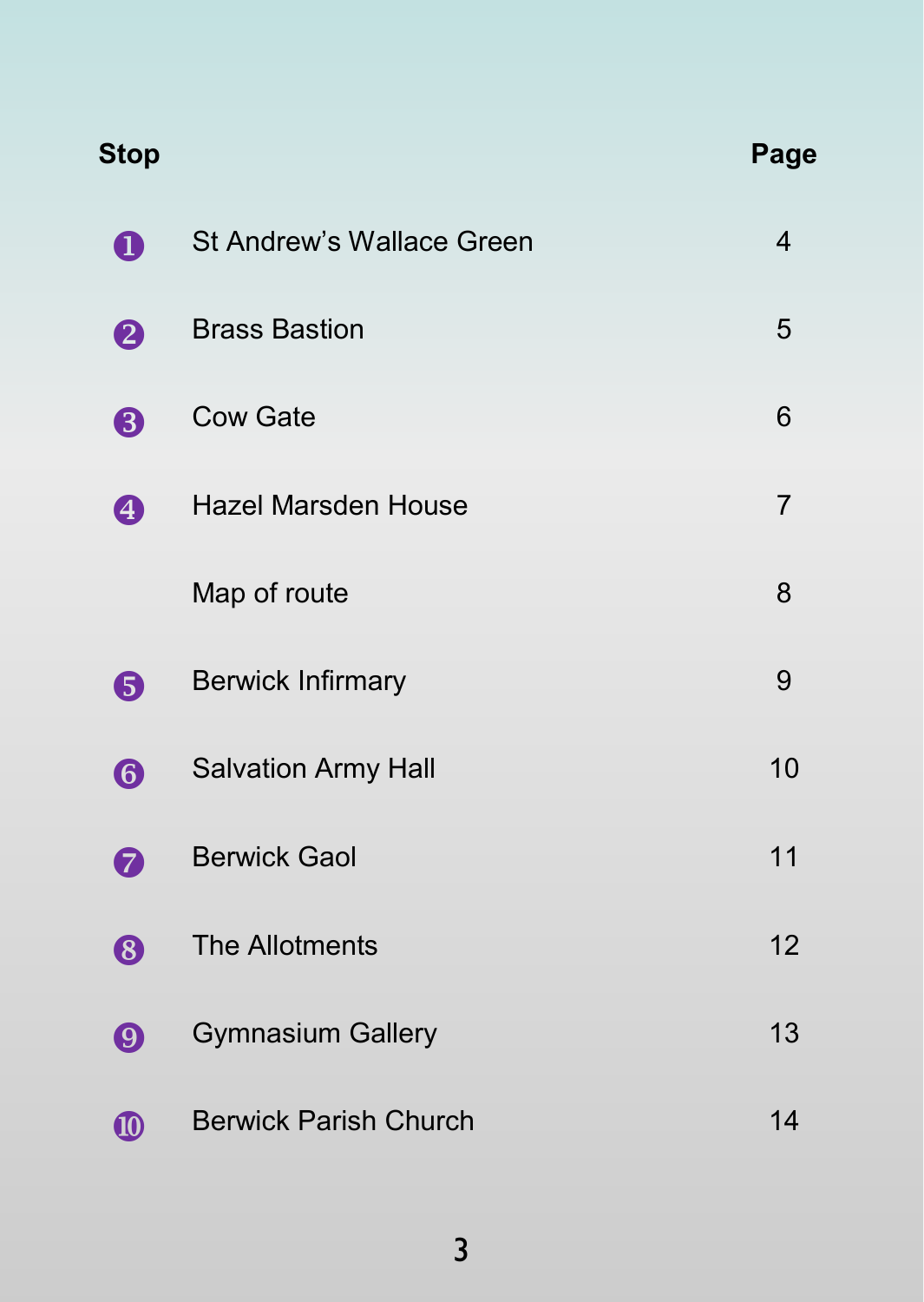## **Q** St Andrew's Wallace Green

On 19 June 1859, the first service was held in the newly built Wallace Green Church, and ever since that day not only has the building stood as a visible reminder to the population of Berwickupon-Tweed that there is much more to life than the material, but people have gathered in it to worship God and be strengthened by him, so that they might serve him better both in the Church and the community.

The contractor was Mr Matthew Reed of Newcastle and it is remarkable that it took only 12 months from the laying of the foundation stone by Dr John Cairns on 2 June 1858 to the opening on 19 June 1859. Dr Cairns was one of the great figures in the Presbyterian Church with a world-wide reputation as a scholar, and the people were proud to have someone of his calibre as their minister.

Some of the stained glass was the work of Ballantynes of Jedburgh.

**REFLECT**: This is the start of your walk and might suggest the very beginnings of Christianity, over 2000 years ago, when Jesus Christ was born in Bethlehem. How such a simple singular event could have such an impact across the world is astonishing.

The story can be found in the New Testament of the Bible in both Matthew Chapter 1 and Luke Chapter 2.

*Now face left (North) and walk to the end of the road, through the gate and take the right hand path until you reach the next point on your walk.*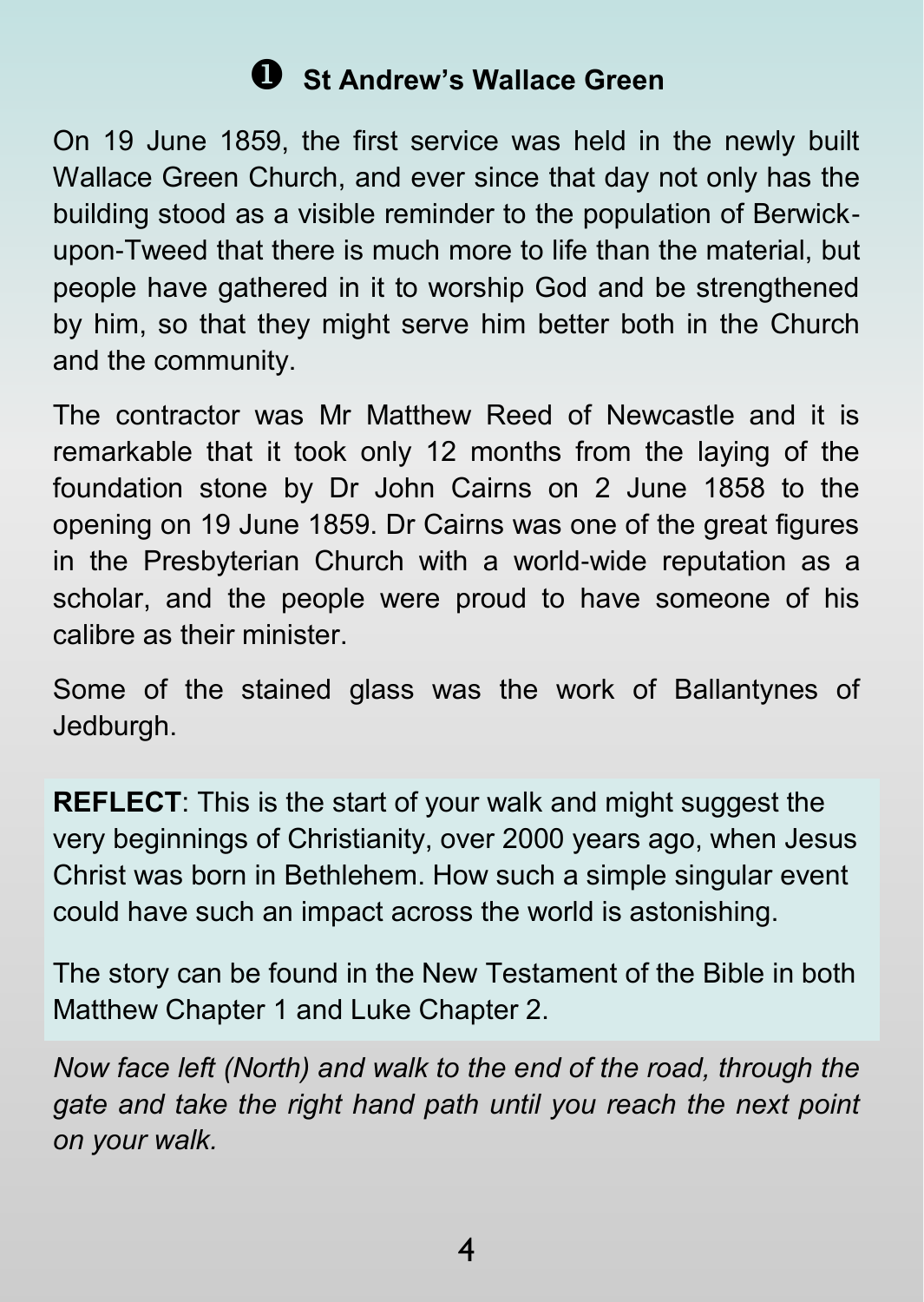## ❖ **Brass Bastion**

This is one of five bastions (a projecting part of a fortification built at an angle to the line of a wall, to allow defensive fire in several directions) located on Berwick's Elizabethan Walls. This bastion can defend from the south-east to the north-west. Carefully looking directly below, there are remnants of the original Medieval walls, which saw plenty of action over the centuries. The Elizabethan defences were fortunately never put to the test, critics of the time believing that they would not offer the same level of protection and bemoaning the destruction of the old towers.

You may have heard that this was one of the most disputed territories in the UK. The importance of the town was the incentive for the Scots, being its closest port to Europe, and for the English, it was a foothold in Scotland. Once north of the Tweed there was no major natural barrier before Edinburgh.

**REFLECT**: Sometimes Jesus would be followed by large crowds wanting to hear his message. To be seen and heard, he would need to find a suitable vantage point. If he had been in Berwick, this might have been ideal with space below for many hundreds of people. If near water, he might commandeer a boat and speak from there.

Throughout the Gospels are instances of great crowds, including the famous 'feeding of the five thousand', which is mentioned in Matthew 14:13-21; Mark 6:31-44; Luke 9:12-17; John 6:1-14

*Continue your journey until you reach a down slope to come off the walls. Pass through the gate and immediately turn left through the arch.*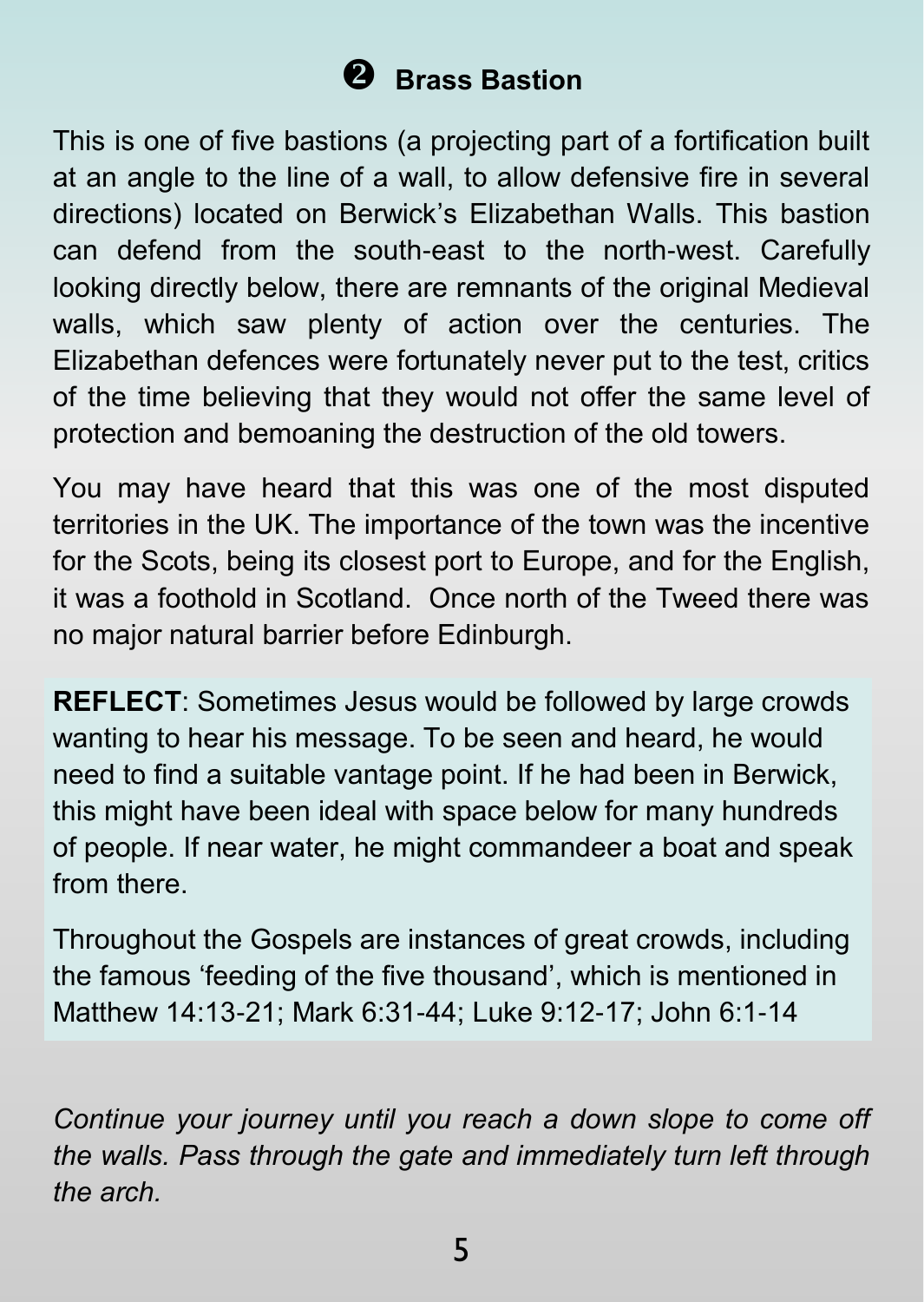# **Cow Gate**

A walled town needs to have some access points to allow citizens to come and go, but they must be easily secured. Livestock would be taken out to pasture to the north during the day, and then brought back into the town overnight to keep them safe from opportunist thieves or rievers. The gates would then be closed and guarded.

Many of the streets around Berwick have names which tell of their earlier purposes and this arch is known as Cow Gate or Cow Port. It is the only entry which retains its original gates.

As you turn towards the sea, on your left is a grassy area below the walls known as 'The Stanks' (a Scottish word meaning swampy place). This is used by local football teams playing in the long-established Charities Cup matches, raising large amounts of money for local charities.

**REFLECT**: Jesus would often use parables (simple stories) to illustrate a point. Luke 14: 15-24 tells of a great feast organised by a king, to which he invited all the great and good, the wealthy and the famous. All found flimsy excuses not to go, including one who said, 'I have bought five pairs of oxen and am on my way to try them out; please accept my apologies.' Instead, the king invited the poor and needy, people who appreciated what he was offering. We should never be too busy to accept God's invitation.

*Continue on the road and then footpath running below the walls until it turns left towards the main town car park. Passing some properties on the right, stop when you reach the road.*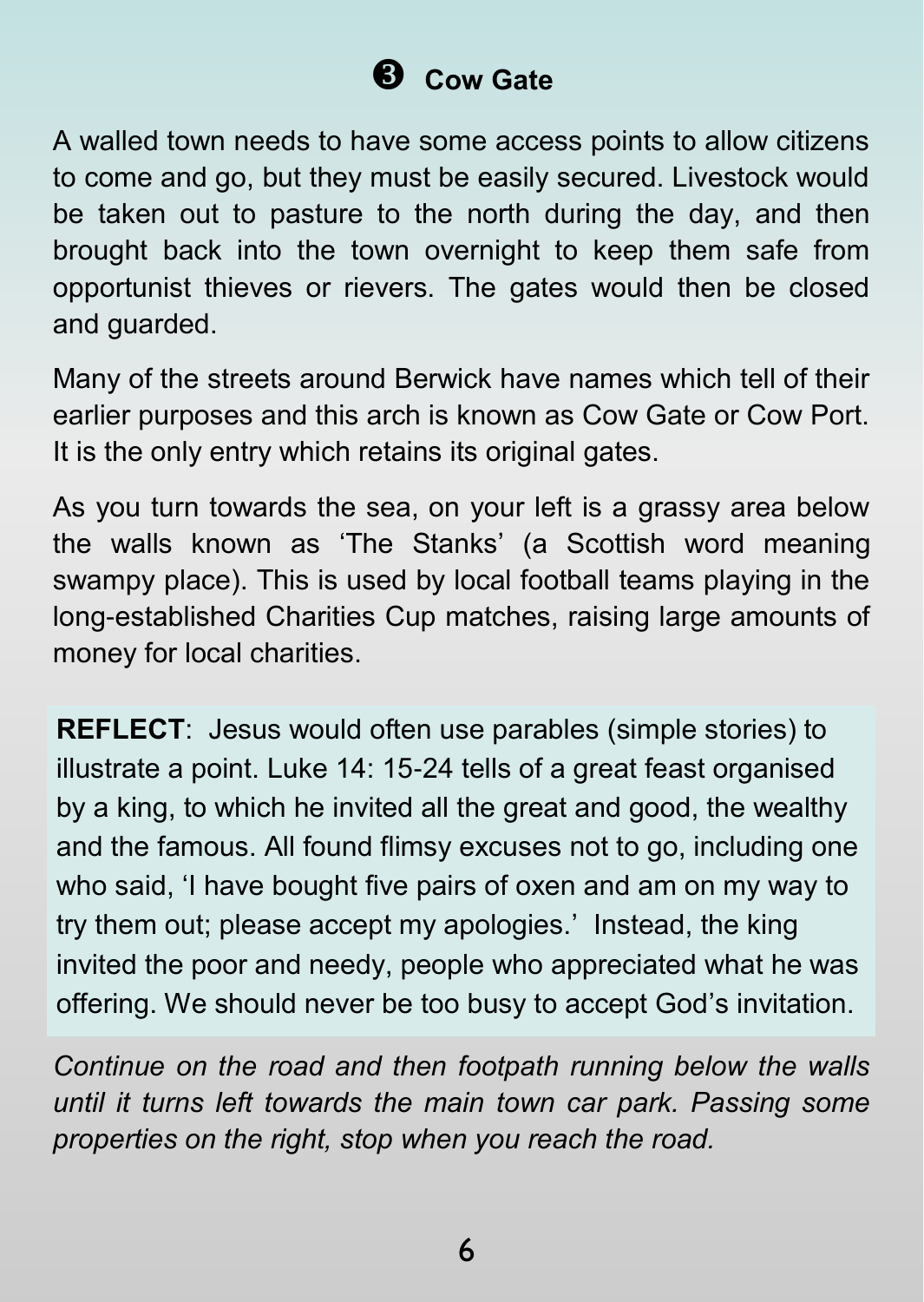## **Hazel Marsden House**

On the corner opposite you is a single story building with a full width bay window overlooking the car park. This is currently Berwick's branch of the North Northumberland Hospice (the other being in Alnwick).

This property was originally built in the nineteenth century as a Fishermen's Mission, constructed to support the busy fishing harbour based around the area beyond known as 'The Greenses'. During the Great War (WWI), it spent some time as a school and at other times has served as a builder's yard and furniture warehouse.

The Hospice moved from their previous West Street location to this spot in 2002, originally providing day care a couple of times a week, along with outreach services. As you will probably notice, the space now incorporates a thriving charity shop, which is open six days a week and has a community space at the rear of the building.

**REFLECT**: Christians are often reminded to be a 'good neighbour' or to 'love your neighbour as yourself' but may wonder what that means. Jesus used the story of the Good Samaritan (Luke 10:25-37) to answer this question. It means stopping to help someone, even if you don't know them and even if they are different from you.

*Walk a little further, past a row of terraced houses (Violet Terrace) on your right with the car park on your left.*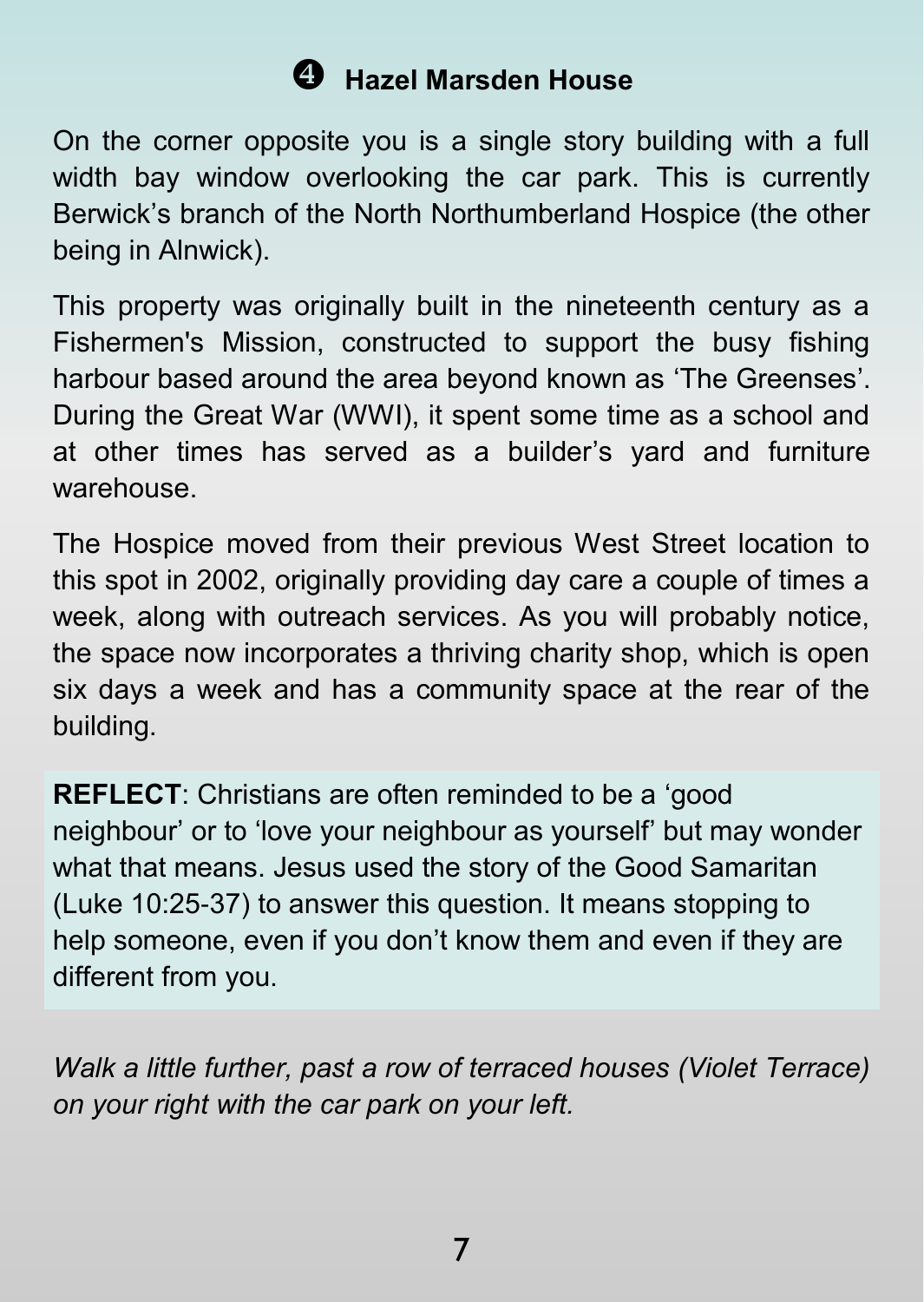

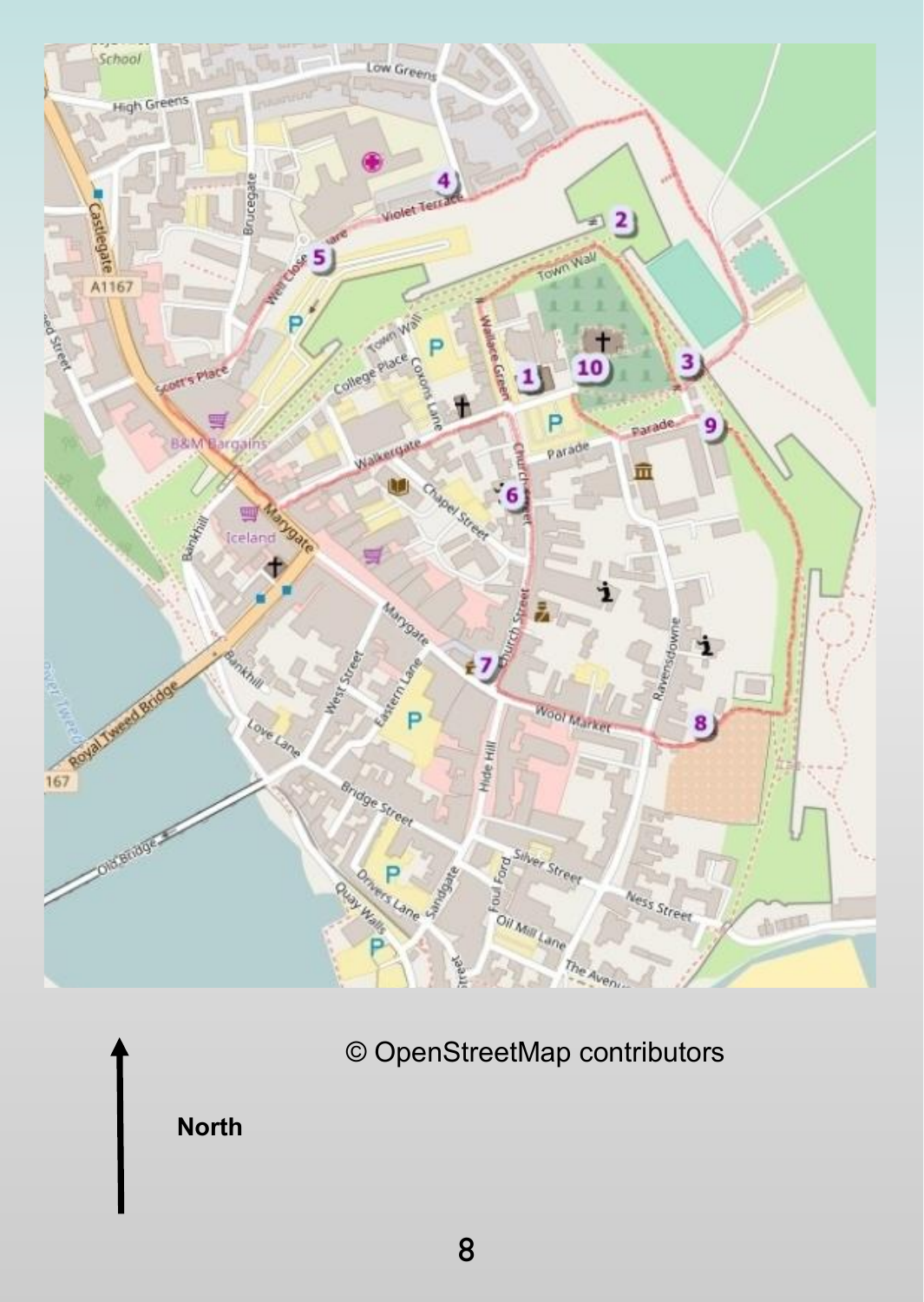

#### **B** Berwick Infirmary

Berwick Infirmary (and Dispensary) was purpose built, opening in 1874 it is a small community hospital serving the surrounding area. Redevelopment work is scheduled to start in July 2017 and it is expected to take three years until completion. Opposite the main hospital entrance this classical statue of the Greek goddess of health, Hygieia, paid for by public subscription, was erected in 1892 in memory of Dr Philip Whiteside Maclagan.

Originally located on Marygate, it was relocated to the Infirmary grounds in 1922 and then to its present position in 1994.

Born in 1818 Dr Maclagan trained and served as an army surgeon before marrying the daughter of Dr George Johnston. They married in 1847 and returned to Canada where he was based. They then moved to Berwick in 1853, when he left the army, to join the family medical practice. After his father-in-law's death he remained in Berwick, continuing to build up the practice. He was also an elder at Wallace Green Church in the time of Dr John Cairns.

**REFLECT**: A moment to remember all those who give their lives to healing and caring.

*Continue along this road until you reach a T junction (Castlegate) and turn left towards the town hall. At the first road junction turn left along Walkergate until you almost reach your start point then turn right down Church Street.*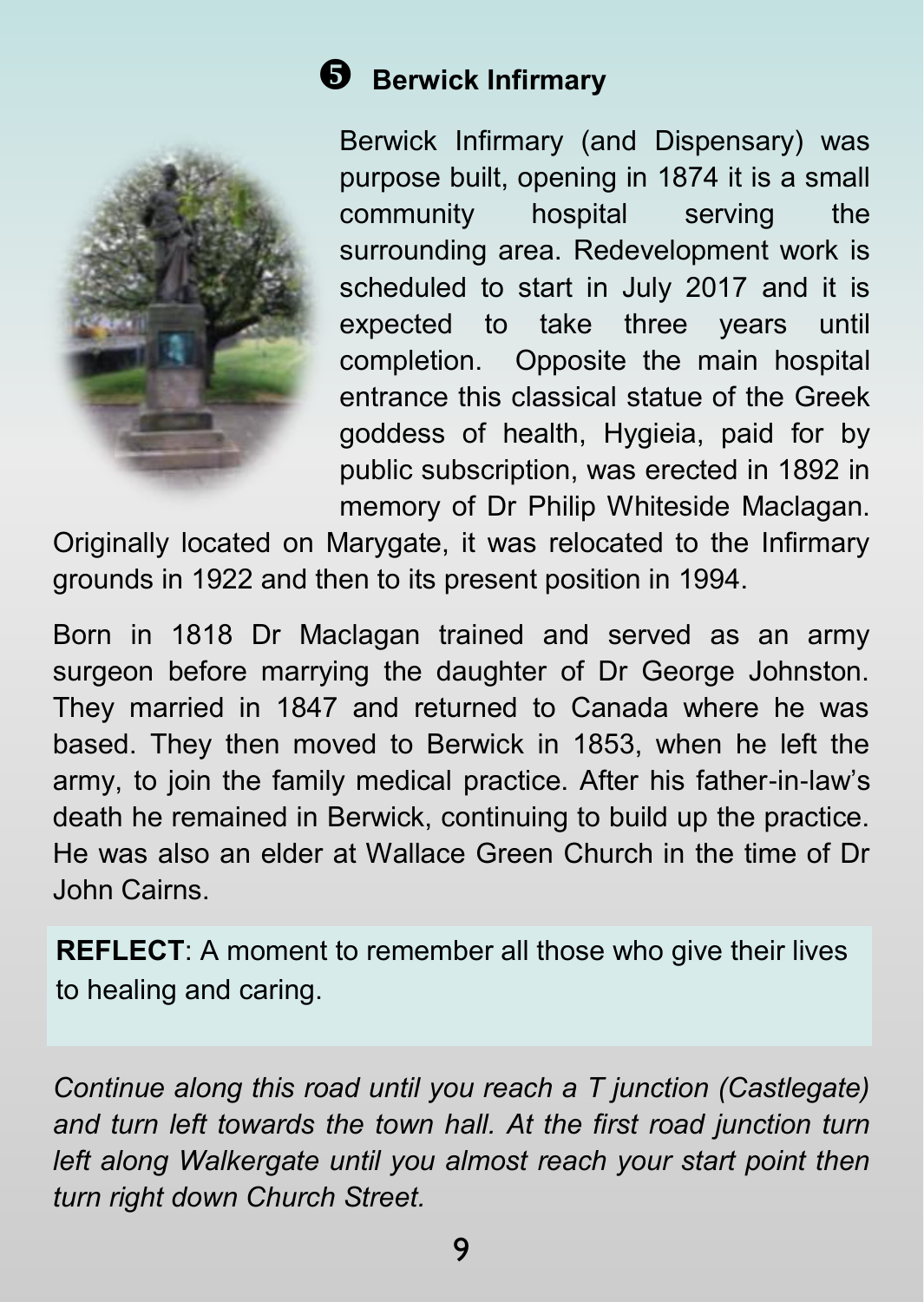#### **G** Salvation Army Hall

William Booth, founder of the Salvation Army, felt that other Christian churches were ignoring the needs of the poor and started the East London Christian Mission in 1865 which, in 1878, became the Salvation Army. Six years later, in 1884, the Army moved into Berwick. Originally located on the Quay Walls, their headquarters, or Citadel, moved to its current location in Church Street in 1956. Since then, this building has had a few refurbishments to ensure that it is able to meet the needs of the current times.

From its original beginnings in London, the Army has spread throughout the world and their distinctive uniforms can be seen on the streets and even in war zones, offering a helping hand wherever it is needed. A few years ago they expanded their work locally and now run a large and successful out-of-town furniture recycling project and charity shop.

**REFLECT**: Army officers will offer help to anyone in need and at the heart of their mission is faith in Jesus Christ. In the Gospel of John 8: 12, Jesus said '"I am the light of the world. Whoever follows me will have the light of life and will never walk in darkness." It is this desire to shine Christ's transforming light into the darkest of places that motivates The Salvation Army.

*Continue down Church Street and at the junction prepare to turn left but spend a moment looking at the impressive Town Hall building on your right.*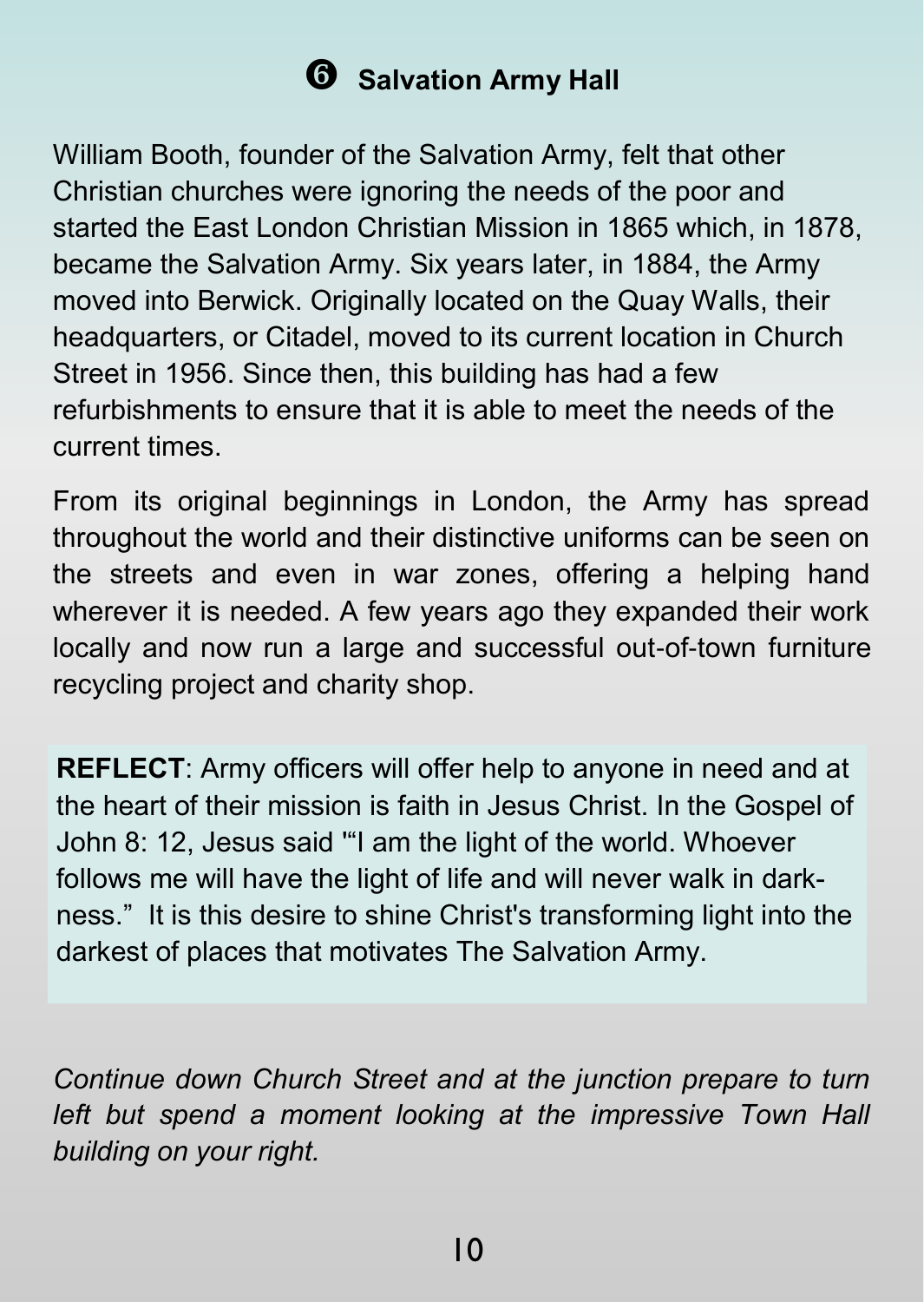# **Berwick Gaol**

Begun in 1750 and replacing an earlier 16th century building, the Town Hall stands majestically at the south end of Marygate. It combined a guildhall, an election chamber for the mayor and (at the time) two MPs, a court room, an assembly room, gaol and debtors' prison. Underneath and at street level, was the covered Buttermarket.

The spire, along with that of St Andrew's Wallace Green, stands visible above the town's skyline from many miles away.

The bell tower still houses bells which were recast from the originals, recovered from the earlier building. From time to time they can be heard ringing out across the town.

The Town Hall is owned by the Berwick-upon-Tweed Corporation (Freemen) Trustees.

**REFLECT**: We are often told in the scriptures that the day will come when we will stand before God and be judged. It is sometimes tricky to understand how that judgement can be measured.

In Matthew 25: 31-46, part of a much longer series of explanations Jesus offered this to his disciples, 'I tell you, whenever you refused to help one of these least important ones, you refused to help me', and that included prisoners.

*Proceed along Woolmarket passing the purpose built Post Office on the left where the pavement widens. Continue to the end of the road and cross to pick up some steps and through a gate leading back onto the walls. Stop and look over the wall on your right before you reach the main walls path.*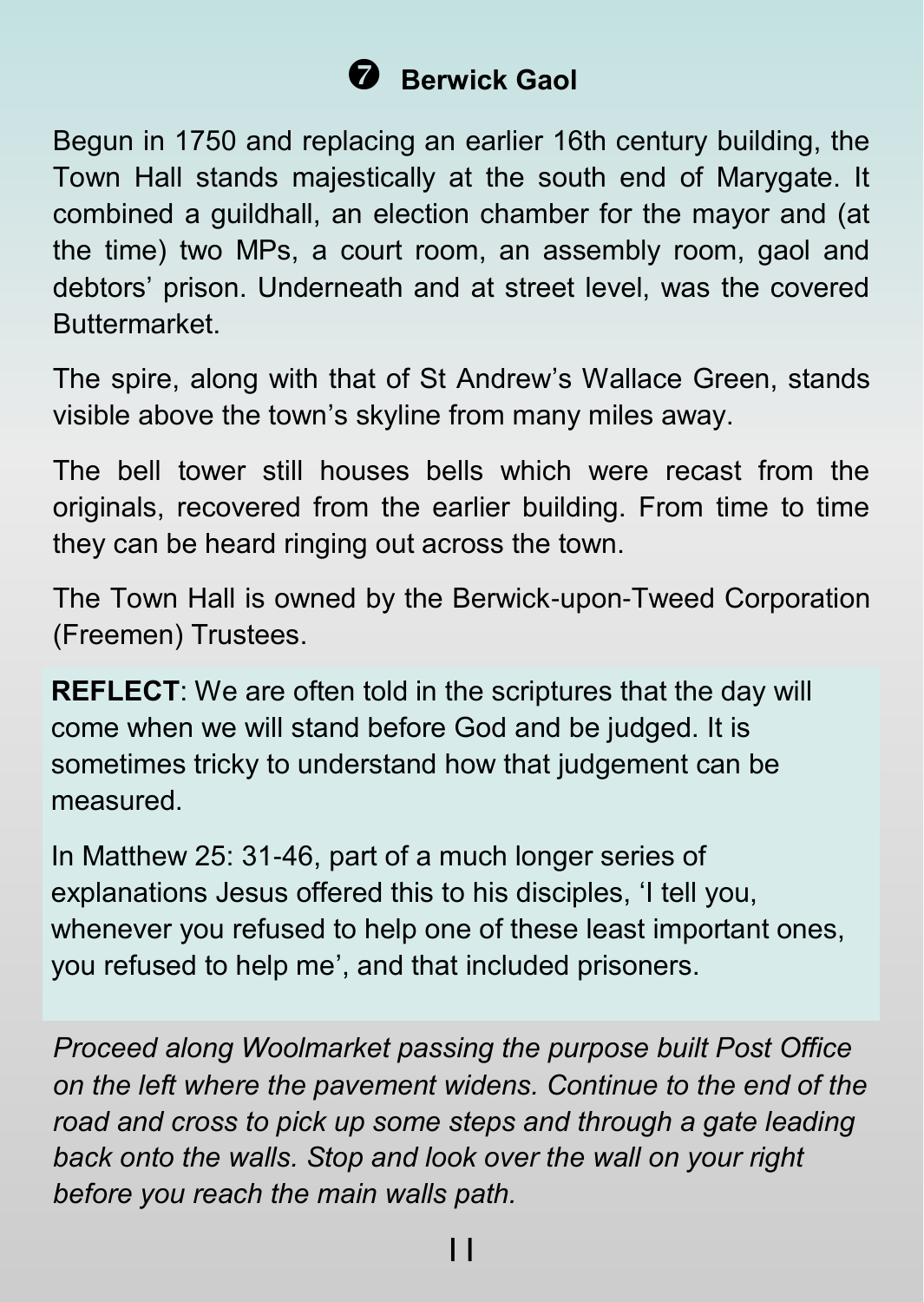# **The Allotments**

Berwick's Lions House Allotments are a treasured site for growers. Depending on the time of year you are visiting will dictate how much soil you can see, but it is a wonderful dark rich colour of exceptional quality. Once a midden, or giant rubbish dump, and regularly worked, it is hardly surprising.

Tucked into the bottom right hand corner you may spot a window under a raised grassed area. This is one of the entrances to cavernous underground ice-houses. No longer used for that purpose, they were once needed to keep fish fresh in the days before refrigeration.

**REFLECT:** There are a few stories in the Bible which talk about management of crops. In Matthew 13 and Mark 4 is the 'Parable of the Sower', which tells of seeds falling on different types of ground. Christians can be like seeds, if they fall on poorly maintained soil, their faith may wither and die. If they fall on good soil which is covered in thorns, they will easily be swamped. If they fall on stone paths they will never germinate. We need to look after our faith like the allotment holders look after the soil and produce here.

*Continue along this footpath as it bears right past the Lions House (noting the two lions couchant on the gate piers). As you reach the main footpath along the walls turn left (north) passing above the 18th Century Berwick Barracks. As the footpath drops to your left stop for a moment..*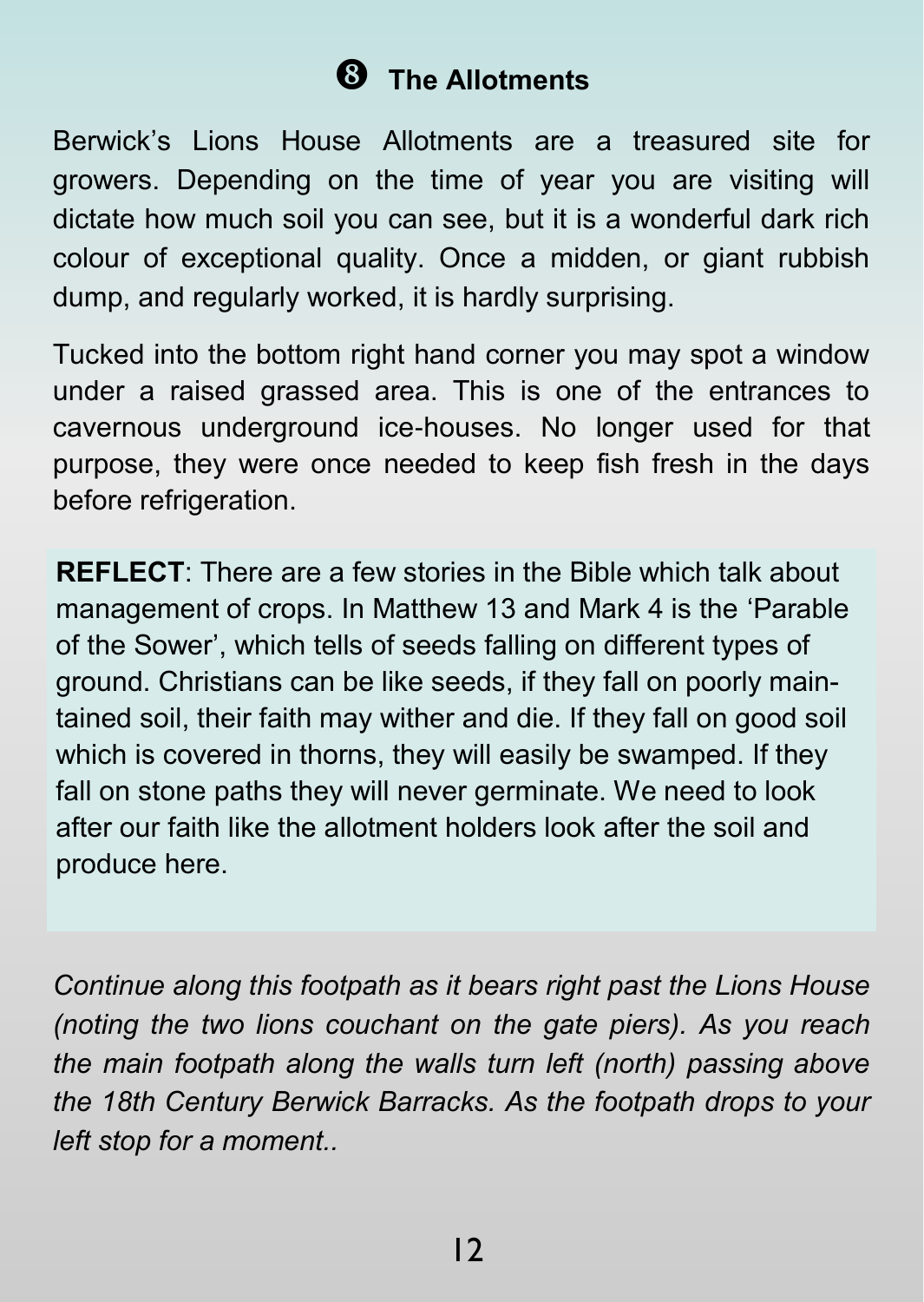# **Gymnasium Gallery**

Originally part of the Berwick Barracks, but sitting outside of its walls, on your left you will see the Gymnasium Art Gallery. This is a later addition to the Barracks and was used as a gymnasium until 1964 by soldiers under training. Inside there is still evidence of its previous use but since the early 1990s it has become an important addition to Berwick's exhibition spaces.

When it is open, entry into the gallery is free. To find out about future exhibitions, visit Berwick Visual Arts project website or ask in the Tourist Office or The Maltings Theatre.

**REFLECT**: Being healthy is one part of being a good witness. In Acts 1:8 (just after the four Gospels), Jesus reminds us that Christians are his witnesses. Amongst other things this means keeping ourselves as well as possible in both mind and body.

Keeping fit can help towards maintaining a healthy body. Opening ourselves up to art in its many forms, whether painting, music, dance, crafts or many other activities, can help us keep a fit mind. It really doesn't matter too much if we aren't one of tomorrow's great masters of their craft, or if we just like to watch and listen to others, if we can be mindful, present in the moment, it will contribute towards a healthy mind and being Christ's witness.

*Go through the gates at the bottom of the path and make your way across the road towards the Parish Church behind the long wall .*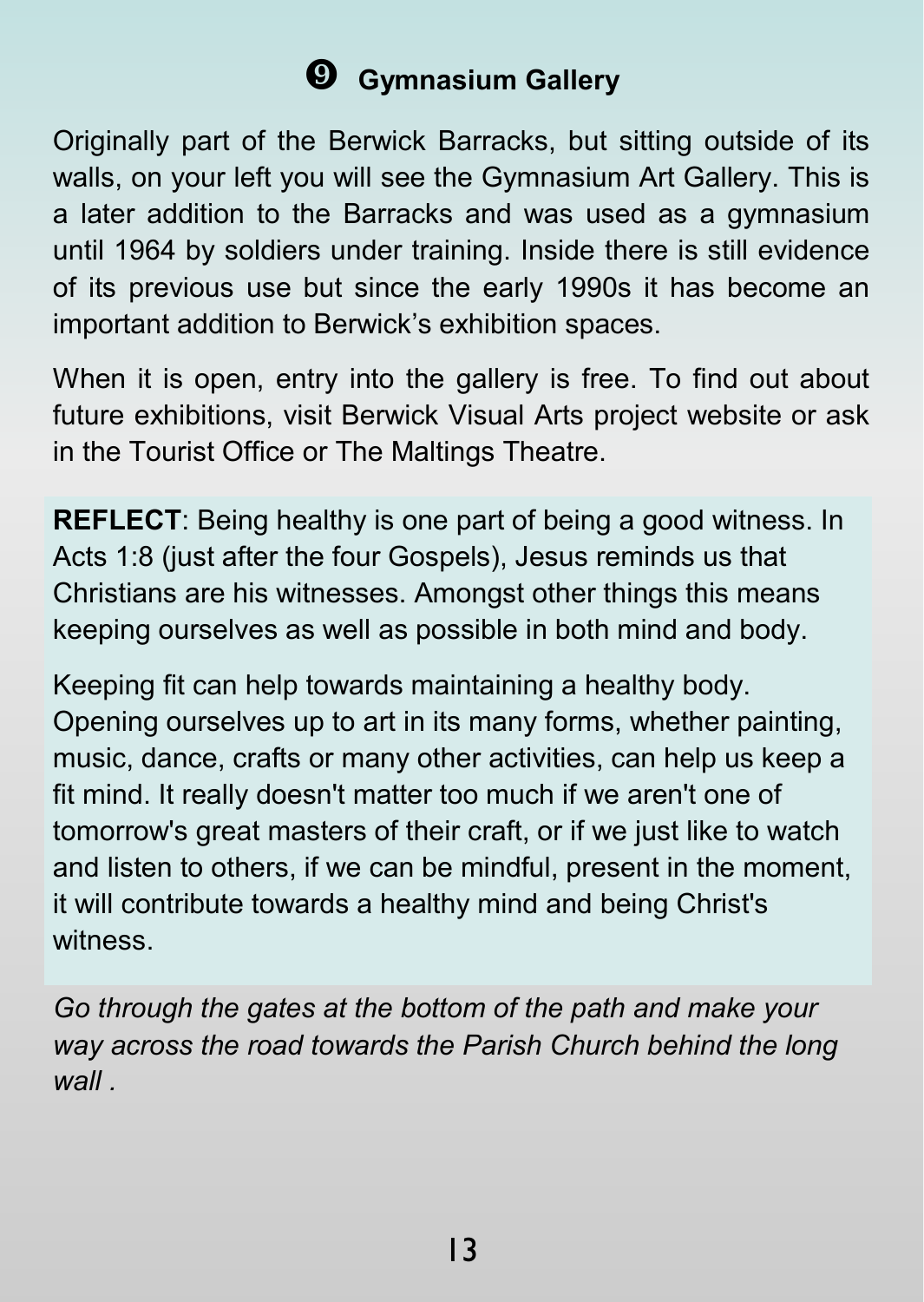#### **Berwick Parish Church**

There has been a church on this site since 1558 or maybe before. The foundation stone for the building you now see was laid in April 1650 and it was first used in June 1652. Much of the original stonework and timbers were taken from the redundant Berwick castle. Originally a Presbyterian church, it was required to conform to the Church of England prayer book and was consecrated by the Bishop of Durham in 1662.

There have been many alterations to the church over the centuries, some major and some small. Originally a very plain building it had no bells or chancel, no stained glass or font and no organ. It didn't have either a tower or a spire. Quite different from the building you can see today.

**REFLECT**: Jesus was crucified on the cross. Killed because the Jewish leaders of the time didn't believe he was the promised Messiah and so charged him with heresy. (Matthew 27; Mark 15; Luke 22 & 23; John 19). His body was laid to rest in a tomb, which was sealed up and Roman guards posted outside. Three days later the tomb was found empty and the promise that Jesus would rise from the dead was fulfilled. For forty days after his death Jesus appeared to his disciples many times in ways that proved beyond doubt he was alive, before being taken up to heaven.

We see churches knocked down and sometimes rebuilt (like this one), converted to a different function or maybe even left derelict, eventually to crumble. Jesus Christ was also knocked down, but was resurrected and promised all his followers of yesterday, today and tomorrow that, at some point, they will meet him in person. Halleluiah!